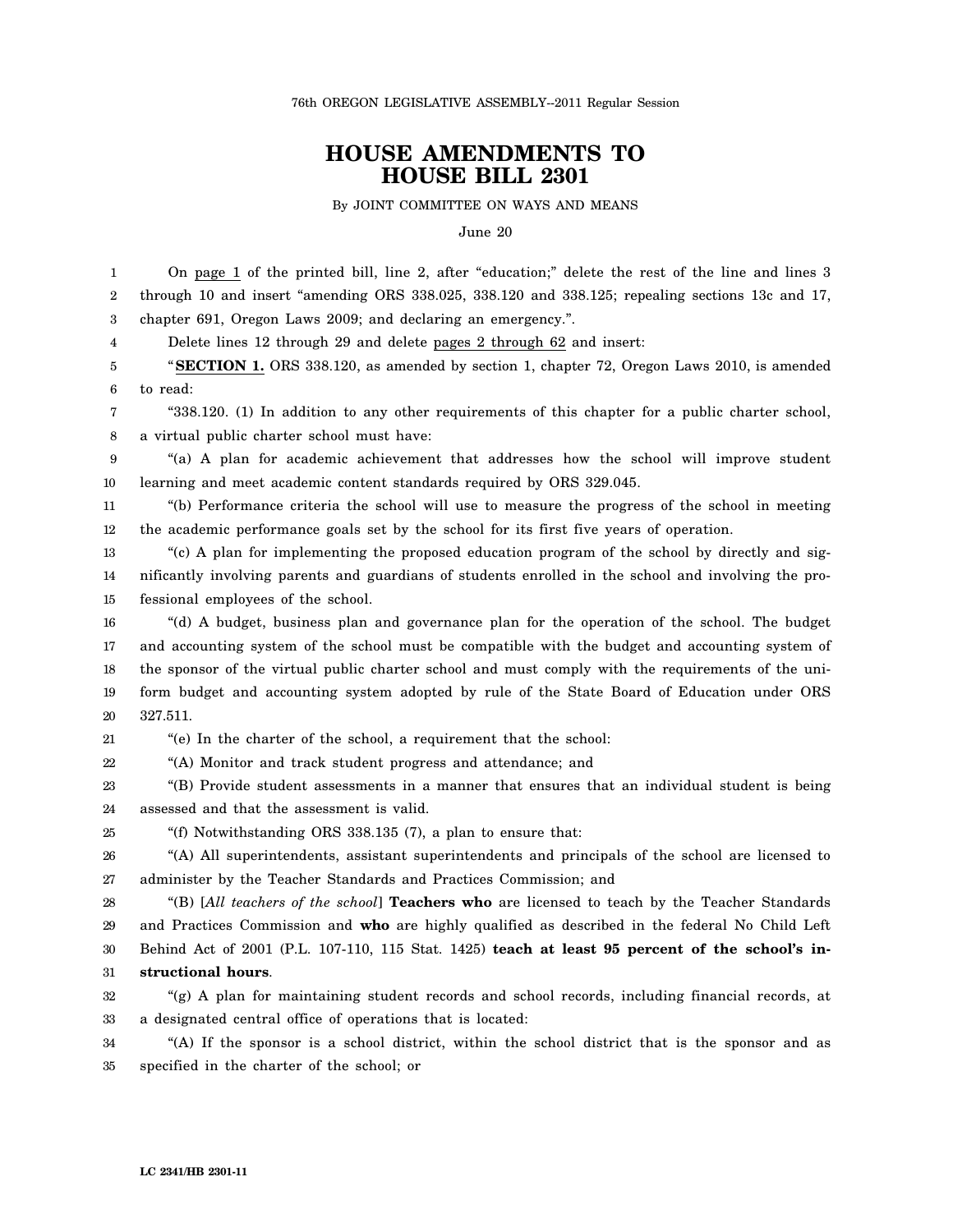1 2 "(B) If the sponsor is the State Board of Education, at a central office located in Oregon and as specified in the charter of the school.

3 4 "(h) A plan to provide equitable access to the education program of the school by ensuring that each student enrolled in the school:

"(A) Has access to and use of computer and printer equipment as needed;

6 7 8 9 "(B) Is offered an Internet service cost reimbursement arrangement under which the school reimburses the parent or guardian of the student, at a rate set by the school, for the costs of obtaining Internet service at the minimum connection speed required to effectively access the education program provided by the school; or

10 11 "(C) Has access to and use of computer and printer equipment and is offered Internet service cost reimbursement.

12 13 14 15 "(i) A plan to provide access to computer and printer equipment and the Internet service cost reimbursement as described in paragraph (h) of this subsection by students enrolled in the school who are from families that qualify as low-income under Title I of the federal Elementary and Secondary Education Act of 1965 (20 U.S.C. 6301 et seq.).

16 17 18 "(j) A plan to conduct school-sponsored optional educational events at least six times each school year at locations selected to provide convenient access to all students enrolled in the school who want to participate.

19 20 "(k) A plan to conduct meetings at least twice a week between teachers and students enrolled in the school, either in person or through the use of conference calls or other technology.

21 22 "(L) A plan to provide opportunities for face-to-face meetings between teachers and students enrolled in the school at least six times each school year.

23 24 25 26 "(m) A plan to provide, at the time of a student's enrollment, written notice to [*the student's resident school district and to*] the sponsor **and, if different, to the school district where the student is a resident**. Notification must be provided within 10 days after enrollment and must include:

27 "(A) The name, age and address of the student; and

28 "(B) The name of the school in which the student was formerly enrolled.

29 30 31 32 "(n) A plan to provide, at the time of a student's withdrawal **for a reason other than graduation from high school**, written notice to the [*student's resident school district and*] to the sponsor **and, if different, to the school district where the student is a resident**. Notification must be provided within 10 days after withdrawal and must include:

33 "(A) The name, age and address of the student;

34 35 "(B) **The reason the student no longer is enrolled and, if applicable,** the name of the school in which the student will enroll, if known to the virtual public charter school; and

36 "(C) The last day on which the student was enrolled at the virtual public charter school.

37 38 "(o) An agreement to provide a student's education records to the student's resident school district or to the sponsor, upon request of the resident school district or sponsor.

39 "**(2) For a virtual public charter school:**

40 41 **"(a) A person who is a member of the school district board for the sponsor of the virtual public charter school may not be:**

42 **"(A) An employee of the virtual public charter school;**

43 **"(B) A member of the governing body of the virtual public charter school; or**

44 **"(C) An employee or other representative of any third-party entity with which the virtual**

45 **public charter school has entered into a contract to provide educational services.**

 $HA$  to  $HB$  2301 Page 2

5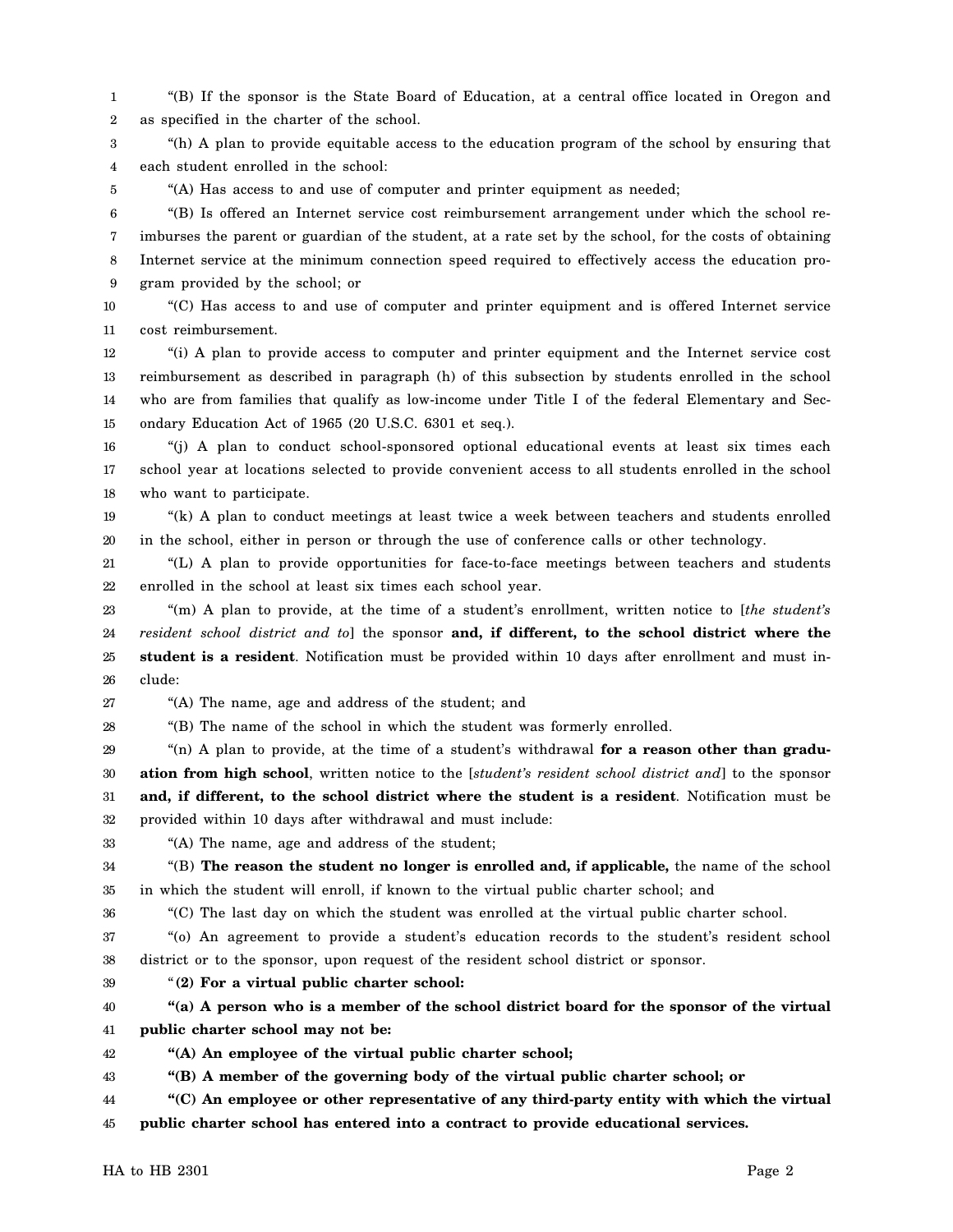1 2 3 **"(b) A person who is a member of the governing body of the virtual public charter school may not be an employee of a third-party entity with which the virtual public charter school has entered, or intends to enter, into a contract to provide educational services.**

4 5 "[*(2)*] **(3)** If a virtual public charter school enters into a contract with a third-party entity to provide educational services for the virtual public charter school[*,*]**:**

6 7 8 **"(a) No employee or member of the governing board of the third-party entity may attend an executive session of the school district board of the school district that is the sponsor of the virtual public charter school;**

9 10 **"(b) An employee of the virtual public charter school may not promote the sale or benefits of private supplemental services or classes offered by the third-party entity;**

11 12 13 **"(c) The educational services provided by the third-party entity must be consistent with state standards and requirements, and must be changed on the same timelines that changes are imposed on the nonvirtual public charter schools of this state; and**

14 15 **"(d)** The virtual public charter school must have on file the third-party entity's budget for the provision of educational services and that budget must itemize:

16 17 "[*(a)*] **(A)** The salaries of supervisory and management personnel and consultants who are providing educational or related services for a public charter school in this state; and

18 19 " $[6]$  **(B)** The annual operating expenses and profit margin of the third-party entity for providing educational services to a public charter school in this state.

20 21 22 " $[(3)(a)]$  (4)(a) The sponsor or a member of the public may request access to any of the documents described in subsections (1) and [*(2)*] **(3)(d)** of this section that are public records, as provided by ORS 192.410 to 192.505.

23 24 25 26 "(b) Upon request by a sponsor or a member of the public, a virtual public charter school must provide reasonable access to the documents described in subsections (1) and [*(2)*] **(3)(d)** of this section that are public records, as provided by ORS 192.410 to 192.505. The documents may be provided electronically.

27

"**SECTION 2.** ORS 338.125 is amended to read:

28 "338.125. (1) Student enrollment in a public charter school [*shall be*] **is** voluntary.

29 30 "**(2)(a)** All students who reside within the school district where [*the*] **a** public charter school is located are eligible for enrollment at [*a*] **the** public charter school.

31 32 33 "**(b) Students who do not reside within the school district where a public charter school is located may enroll at the public charter school if space is available at the public charter school.**

34 35 36 37 38 **"(3)(a) A student who wishes to enroll in a virtual public charter school does not need the approval of the school district where the student is a resident before the student enrolls in the virtual public charter school. If a student wishes to enroll in a virtual public charter school, the parent, legal guardian or person in parental relationship with the student must provide the following notices to the school district where the student is a resident:**

39 40 **"(A) Intent to enroll the student in a virtual public charter school; and**

**"(B) Enrollment of the student in a virtual public charter school.**

41 42 43 44 45 **"(b) Notwithstanding paragraph (a) of this subsection, if more than three percent of the students who reside in a school district are enrolled in virtual public charter schools that are not sponsored by the school district, a student who is a resident of the school district must receive approval from the school district before enrolling in a virtual public charter school. A school district is not required to give approval if more than three percent of the**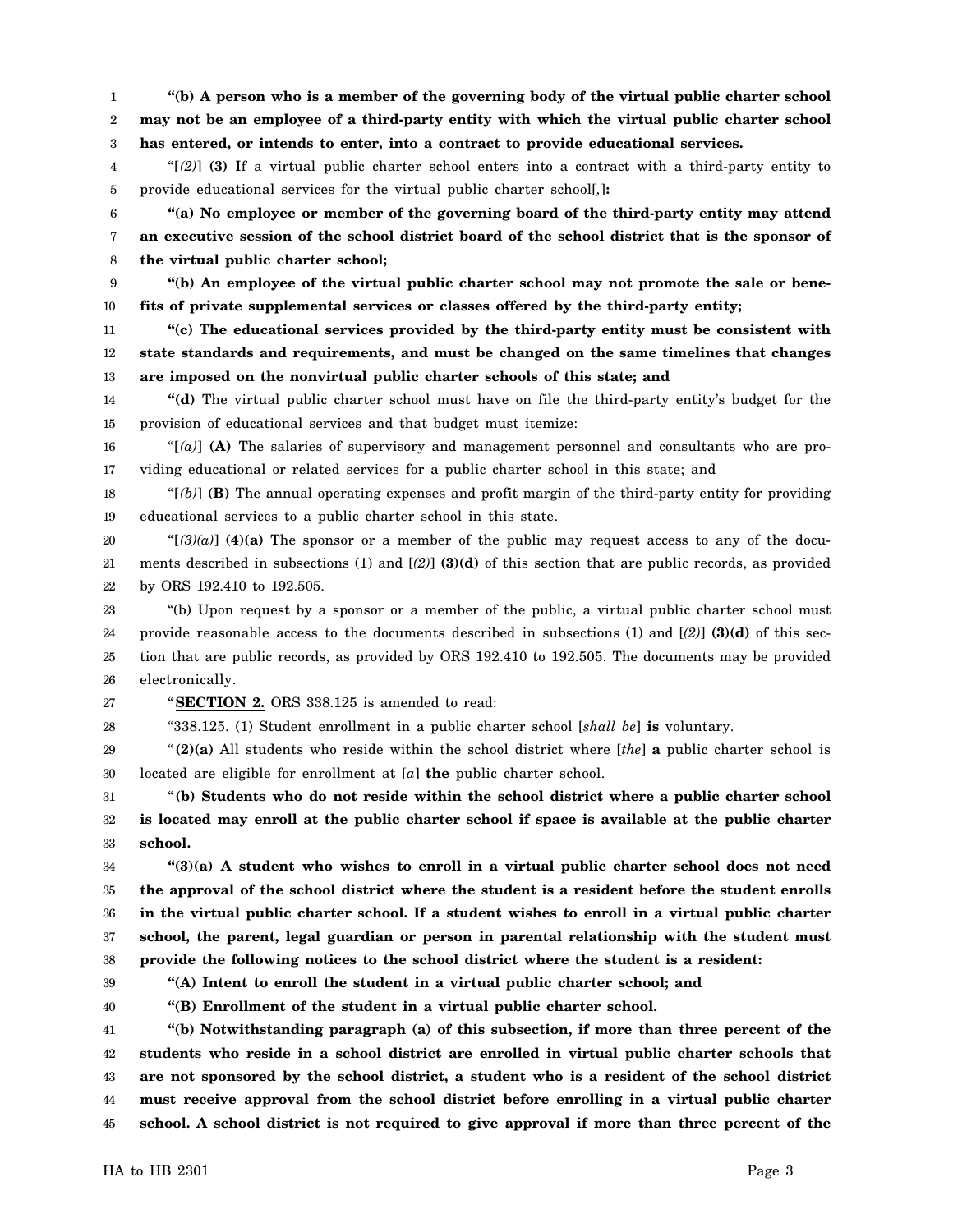1 2 **students who reside in the school district are enrolled in virtual public charter schools that are not sponsored by the school district.**

3 4 5 6 7 8 **"(c) If the school district does not give approval under paragraph (b) of this subsection, the school district must provide information to the parent, legal guardian or person in parental relationship with the student about the right to appeal the decision to the State Board of Education and other online options available to the student. If an appeal is made to the State Board of Education, the board must issue a decision within 30 days of the submission of the appeal.**

9 10 11 12 **"(4)(a) Except as provided by paragraph (b) of this subsection,** if the number of applications from students who reside within the school district exceeds the capacity of a program, class, grade level or building, the public charter school shall select students through an equitable lottery selection process.

13 14 "**(b)** [*However,*] After a public charter school has been in operation for one or more years, the public charter school may give priority for admission to students:

15 "[*(a)*] **(A)** Who were enrolled in the school in the prior year; or

16 17 "[*(b)*] **(B)** Who have siblings who are presently enrolled in the school and who were enrolled in the school in the prior year.

18 19 "[*(2)(a) If space is available a public charter school may admit students who do not reside in the school district in which the public charter school is located.*]

20 21 22 "[*(b) Notwithstanding paragraph (a) of this subsection, if a public charter school offers any online courses as part of the curriculum of the school, then 50 percent or more of the students who attend the public charter school must reside in the school district in which the public charter school is located.*]

23 24 25 26 "[*(3)*] **(5)** A public charter school may not limit student admission based on race, religion, sex, sexual orientation, ethnicity, national origin, disability, income level, proficiency in the English language or athletic ability, but may limit admission to students within a given age group or grade level.

27 28 29 "[*(4)*] **(6)** A public charter school may conduct fund-raising activities. However, a public charter school may not require a student to participate in fund-raising activities as a condition of admission to the public charter school.

30 31 32 33 "**(7) When a virtual public charter school enrolls a student or a student no longer is enrolled at a virtual public charter school, the virtual public charter school shall provide the** written notices described in ORS 338.120 (1)(m) and (n) to the school district where the stu**dent is a resident.**

34 35 "**SECTION 3.** ORS 338.025, as amended by section 4, chapter 53, Oregon Laws 2010, and section 3, chapter 72, Oregon Laws 2010, is amended to read:

36 37 "338.025. (1) The State Board of Education may adopt any rules necessary for the implementation of this chapter. The rules shall follow the intent of this chapter.

38 39 40 41 42 43 44 "(2) Upon application by a public charter school, the State Board of Education may grant a waiver of any provision of this chapter if the waiver promotes the development of programs by providers, enhances the equitable access by underserved families to the public education of their choice, extends the equitable access to public support by all students or permits high quality programs of unusual cost. The State Board of Education may not waive any appeal provision in this chapter or any provision under **section 6, chapter 72, Oregon Laws 2010, or** ORS 338.115 (1)(a) to (t)**, 338.125 (3) or 338.135 (2)(b)** [*or 338.120*].

45 "**SECTION 4.** ORS 338.025, as amended by section 8, chapter 839, Oregon Laws 2007, section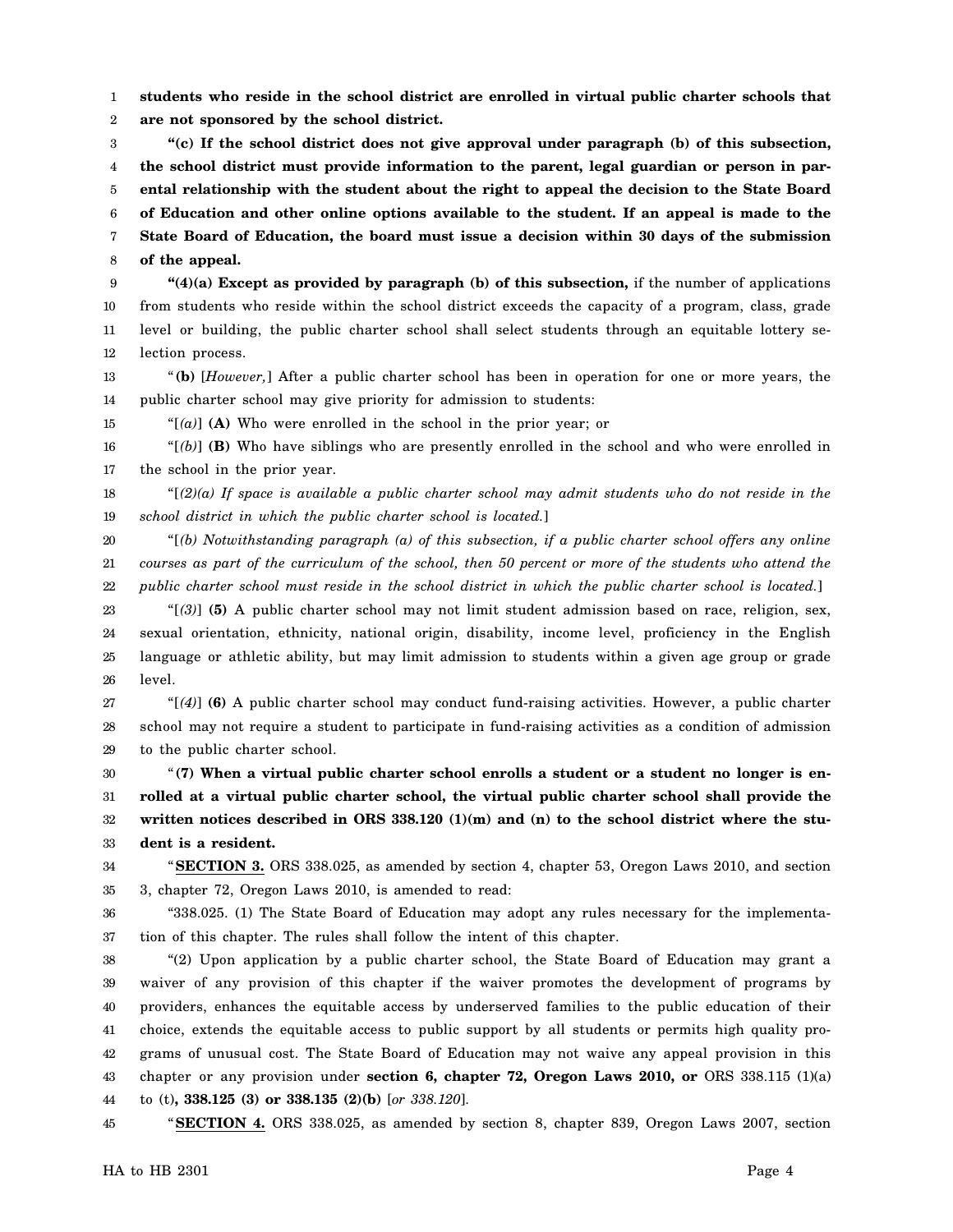1 14, chapter 50, Oregon Laws 2008, section 5, chapter 53, Oregon Laws 2010, and section 4, chapter

2 72, Oregon Laws 2010, is amended to read:

3 4 "338.025. (1) The State Board of Education may adopt any rules necessary for the implementation of this chapter. The rules shall follow the intent of this chapter.

5 6 7 8 9 10 11 "(2) Upon application by a public charter school, the State Board of Education may grant a waiver of any provision of this chapter if the waiver promotes the development of programs by providers, enhances the equitable access by underserved families to the public education of their choice, extends the equitable access to public support by all students or permits high quality programs of unusual cost. The State Board of Education may not waive any appeal provision in this chapter or any provision under **section 6, chapter 72, Oregon Laws 2010, or** ORS 338.115 (1)(a) to (u)**, 338.125 (3) or 338.135 (2)(b)** [*or 338.120*].

12 13 "**SECTION 5.** If House Bill 3681 becomes law, ORS 338.125, as amended by section 2 of this 2011 Act, is amended to read:

14 "338.125. (1) Student enrollment in a public charter school is voluntary.

15 16  $(2)(a)$  All students who reside within the school district where a public charter school is located are eligible for enrollment at the public charter school.

17 18 "(b) Students who do not reside within the school district where a public charter school is located may enroll at the public charter school if space is available at the public charter school.

19 20 21 22 23 "(3)(a) A student who wishes to enroll in a virtual public charter school does not need the approval of the school district where the student is a resident before the student enrolls in the virtual public charter school. If a student wishes to enroll in a virtual public charter school, the parent, legal guardian or person in parental relationship with the student must provide the following notices to the school district where the student is a resident:

24 "(A) Intent to enroll the student in a virtual public charter school; and

25 "(B) Enrollment of the student in a virtual public charter school.

26 27 28 29 30 31 32 "(b)**(A)** Notwithstanding paragraph (a) of this subsection **and ORS 339.133**, if more than three percent of the students who reside in a school district are enrolled in virtual public charter schools that are not sponsored by the school district, a student who is a resident of the school district must receive approval from the school district before enrolling in a virtual public charter school. A school district is not required to give approval if more than three percent of the students who reside in the school district are enrolled in virtual public charter schools that are not sponsored by the school district.

33 34 35 **"(B) For the purpose of determining whether more than three percent of the students who reside in the school district are enrolled in virtual public charter schools that are not sponsored by the school district, the school district board shall include any students who:**

36 37 **"(i) Reside in the school district, regardless of whether the students are considered residents of different school districts as provided by ORS 339.133 (5); and**

38 39 **"(ii) Are enrolled in virtual public charter schools that are not sponsored by the school district.**

40 41 42 43 **"(C) Students who reside in the school district, regardless of whether the students are considered residents of different school districts as provided by ORS 339.133 (5), must receive approval from the school district before enrolling in a virtual public charter school if the limit described in subparagraph (A) of this paragraph has been met.**

44 45 "(c) If the school district does not give approval under paragraph (b) of this subsection, the school district must provide information to the parent, legal guardian or person in parental re-